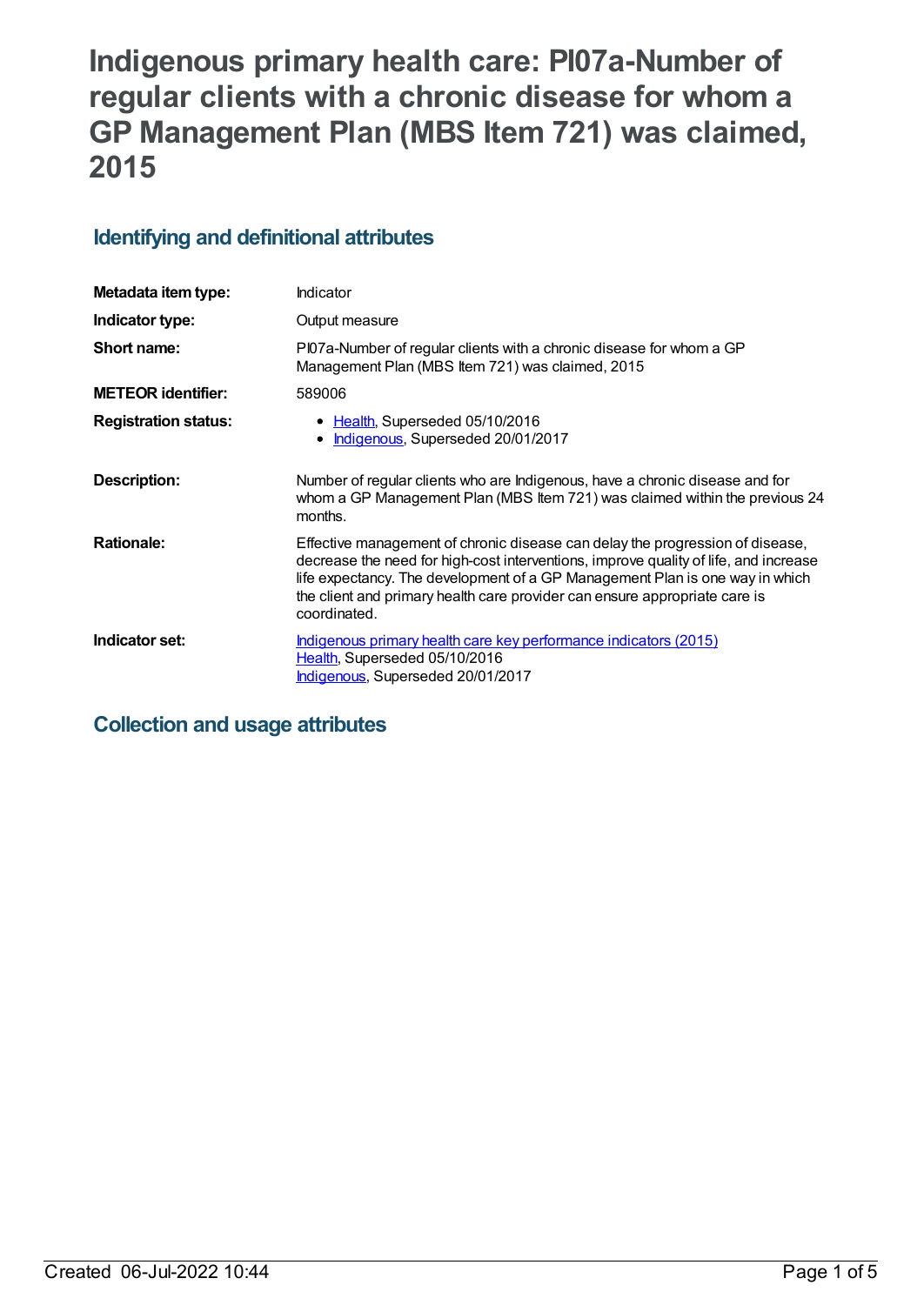| <b>Computation description:</b> | Count of regular clients who are Indigenous, have a chronic disease and for<br>whom a GP Management Plan (MBS Item 721) was claimed within the previous 24<br>months.                                                                                                                                                                                       |
|---------------------------------|-------------------------------------------------------------------------------------------------------------------------------------------------------------------------------------------------------------------------------------------------------------------------------------------------------------------------------------------------------------|
|                                 | 'Regular client' refers to a client of an OATSIH-funded primary health care service<br>(that is required to report against the Indigenous primary health care key<br>performance indicators) who has an active medical record; that is, a client who has<br>attended the OATSIH-funded primary health care service at least 3 times in 2<br>years.          |
|                                 | GP Management Plan (MBS Item 721): The Chronic Disease Management<br>(CDM) Medicare items on the Medicare Benefits Schedule (MBS) enable GPs to<br>plan and coordinate the health care of patients with chronic or terminal medical<br>conditions (DoH 2014). GP Management Plans, for the purpose of this indicator,<br>are defined in the MBS (Item 721). |
|                                 | Presented as a number.                                                                                                                                                                                                                                                                                                                                      |
|                                 | Calculated separately for each chronic disease type:                                                                                                                                                                                                                                                                                                        |
|                                 | A) Type II diabetes                                                                                                                                                                                                                                                                                                                                         |
|                                 | Exclude Type I diabetes, secondary diabetes, gestational diabetes mellitus (GDM),<br>previous GDM, impaired fasting glucose, impaired glucose tolerance.                                                                                                                                                                                                    |
|                                 | B) Cardiovascular disease                                                                                                                                                                                                                                                                                                                                   |
|                                 | C) Chronic obstructive pulmonary disease                                                                                                                                                                                                                                                                                                                    |
|                                 | D) Chronic kidney disease                                                                                                                                                                                                                                                                                                                                   |
|                                 | At this stage, this indicator is only calculated for Type II diabetes as currently this<br>is the only relevant chronic disease type with an agreed national definition.                                                                                                                                                                                    |
| <b>Computation:</b>             | Numerator only                                                                                                                                                                                                                                                                                                                                              |
| Numerator:                      | Calculation A: Number of regular clients who are Indigenous, have Type II<br>diabetes and for whom a GP Management Plan (MBS Item 721) was claimed<br>within the previous 24 months.                                                                                                                                                                        |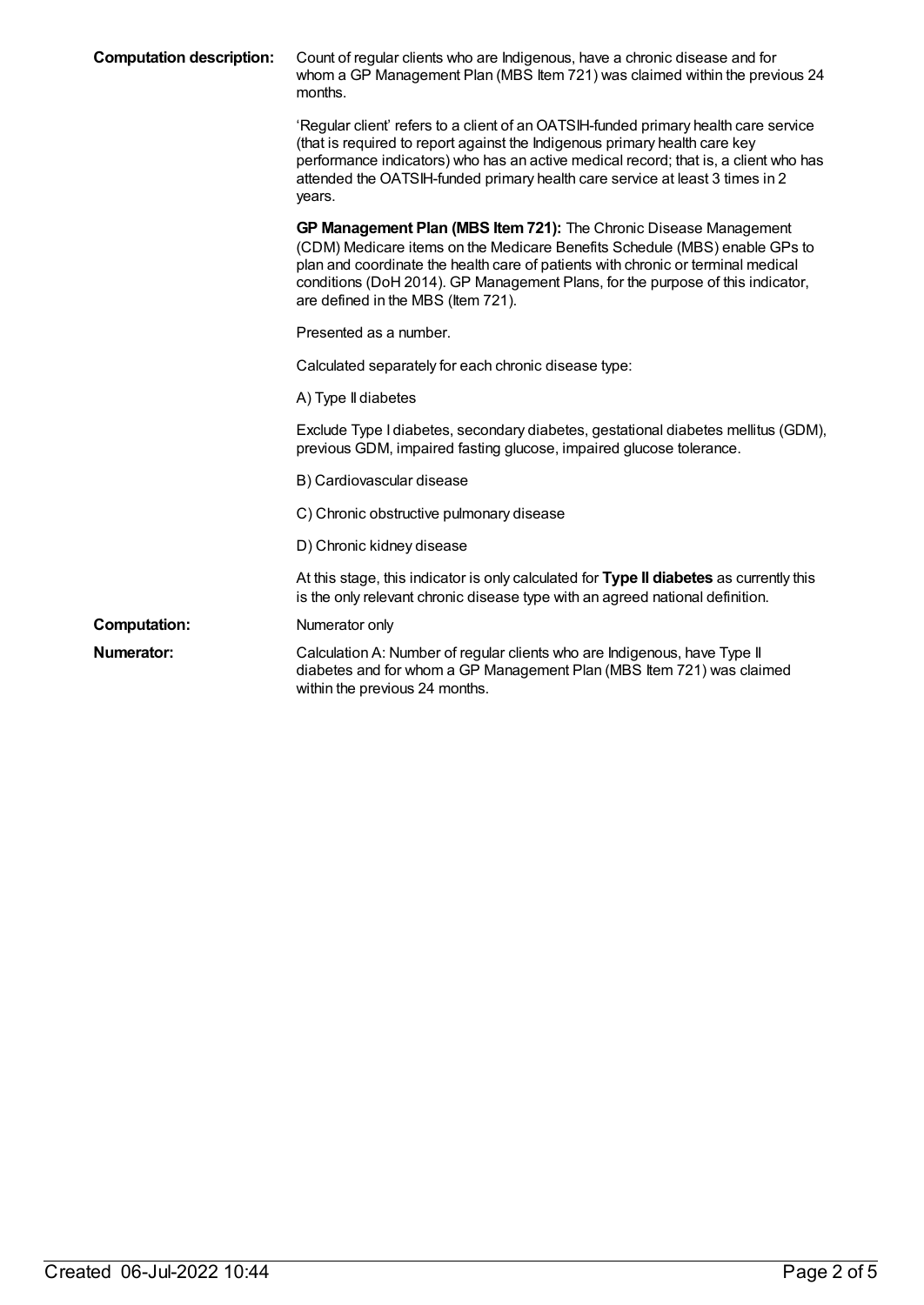[Person—diabetes](https://meteor.aihw.gov.au/content/270194) mellitus status, code NN

**Data Source**

[Indigenous](https://meteor.aihw.gov.au/content/430643) primary health care data collection

**NMDS / DSS**

[Indigenous](https://meteor.aihw.gov.au/content/585036) primary health care DSS 2015-17

**Guide for use**

Type II diabetes only.

#### **Data Element / Data Set**

[Person—Indigenous](https://meteor.aihw.gov.au/content/291036) status, code N

**Data Source**

[Indigenous](https://meteor.aihw.gov.au/content/430643) primary health care data collection

**NMDS / DSS**

[Indigenous](https://meteor.aihw.gov.au/content/585036) primary health care DSS 2015-17

#### **Data Element / Data Set**

[Person—regular](https://meteor.aihw.gov.au/content/436639) client indicator, yes/no code N

**Data Source**

[Indigenous](https://meteor.aihw.gov.au/content/430643) primary health care data collection

**NMDS / DSS**

[Indigenous](https://meteor.aihw.gov.au/content/585036) primary health care DSS 2015-17

#### **Data Element / Data Set**

Person-GP [Management](https://meteor.aihw.gov.au/content/504966) Plan (MBS Item 721) indicator, yes/no code N

**Data Source**

[Indigenous](https://meteor.aihw.gov.au/content/430643) primary health care data collection

**NMDS / DSS**

[Indigenous](https://meteor.aihw.gov.au/content/585036) primary health care DSS 2015-17

#### **Disaggregation:** 1. Sex:

a) Male

b) Female

2. Age: a) 0-4 years b) 5-14 years c) 15-24 years d) 25-34 years e) 35-44 years f) 45-54 years g) 55-64 years h) 65 years and over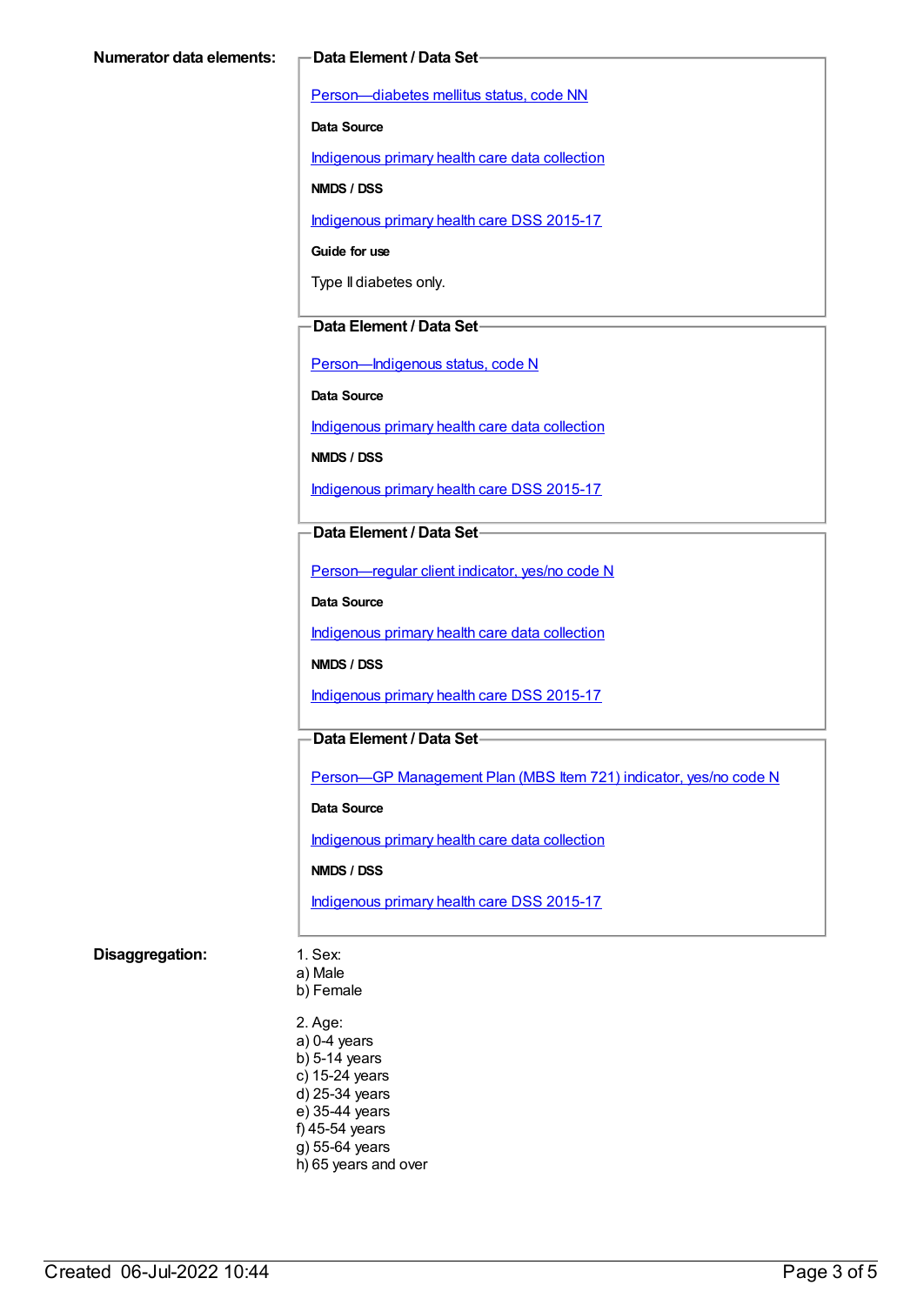#### **Data Element / Data Set**

[Person—sex,](https://meteor.aihw.gov.au/content/287316) code N

**Data Source**

[Indigenous](https://meteor.aihw.gov.au/content/430643) primary health care data collection

**NMDS / DSS**

[Indigenous](https://meteor.aihw.gov.au/content/585036) primary health care DSS 2015-17

#### **Data Element / Data Set**

[Person—age,](https://meteor.aihw.gov.au/content/303794) total years N[NN]

**Data Source**

[Indigenous](https://meteor.aihw.gov.au/content/430643) primary health care data collection

**NMDS / DSS**

[Indigenous](https://meteor.aihw.gov.au/content/585036) primary health care DSS 2015-17

## **Representational attributes**

| <b>Indicator conceptual framework</b> |        |
|---------------------------------------|--------|
| Unit of measure:                      | Person |
| Data type:                            | Real   |
| <b>Representation class:</b>          | Count  |

| <b>Framework and</b> | Continuous |
|----------------------|------------|
| dimensions:          |            |

### **Data source attributes**

**Data sources: Data Source** [Indigenous](https://meteor.aihw.gov.au/content/430643) primary health care data collection **Frequency** 6 monthly **Data custodian** Australian Institute of Health and Welfare.

## **Accountability attributes**

|                      | <b>Further data development</b> / Further work is required to reach agreement on national definitions for other chronic |
|----------------------|-------------------------------------------------------------------------------------------------------------------------|
| collection required: | diseases including cardiovascular disease, chronic obstructive pulmonary disease                                        |
|                      | and chronic kidney disease.                                                                                             |

## **Source and reference attributes**

| <b>Submitting organisation:</b> | Australian Institute of Health and Welfare |
|---------------------------------|--------------------------------------------|
|                                 |                                            |

Department of Health